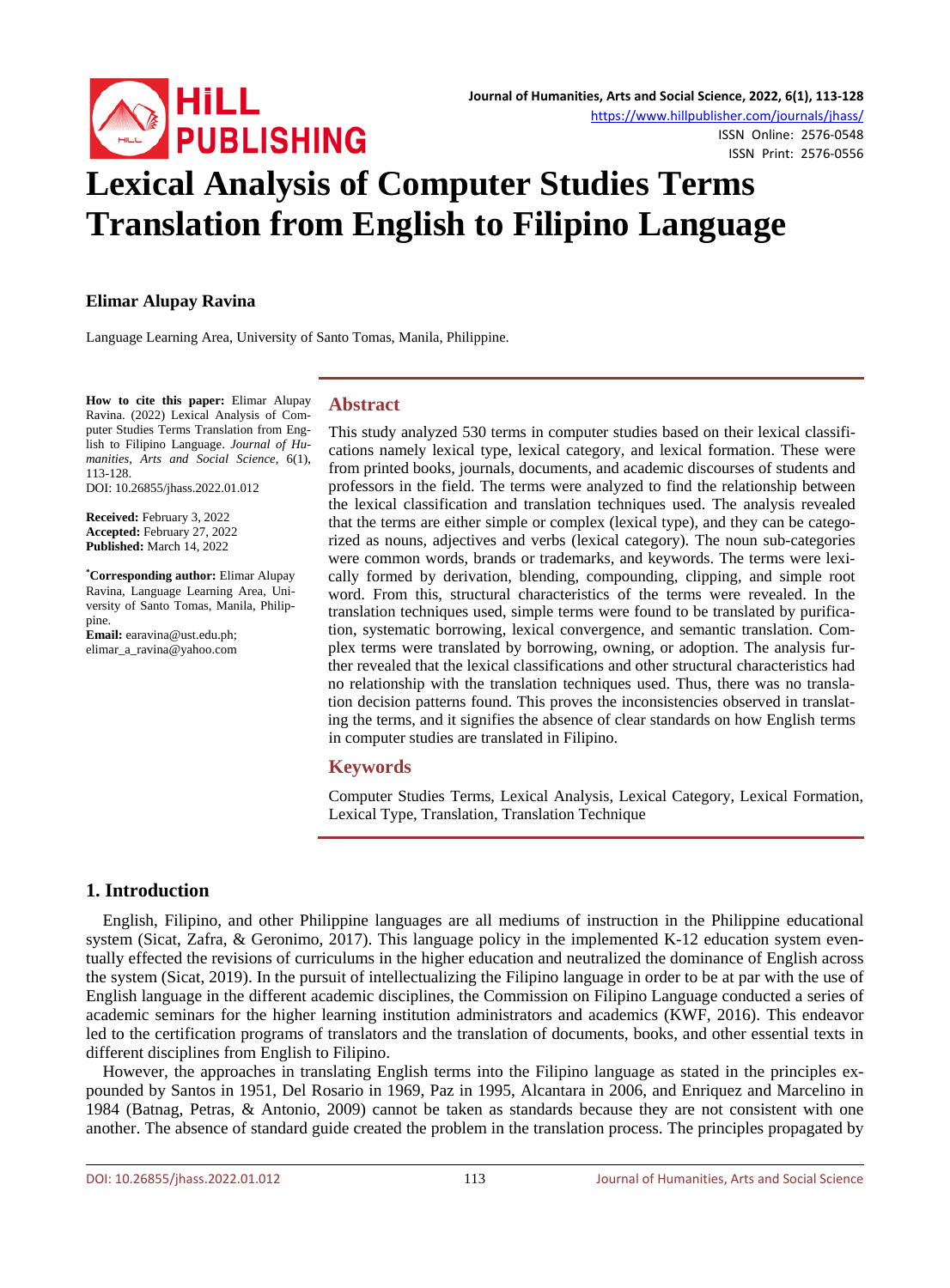the aforementioned proponents reflect the guide given by the Commonwealth Act No. 184, Sec.8 Par. 2 (in Santiago, 1984). In the translation work on Science textbooks of the Philippine Normal College-Language Study Center, these popular principles were followed. These translation principles cited in the study *The Technical Lexicon of Pilipino* (Santiago, 1984), include the following: a) using Tagalog Terms; b) borrowing from English; c) borrowing from Spanish; and d) using the *maugnayin principles*. In the more recent translation techniques used by prominent translators like Almario (1997) and Sevilla (2001), almost the same principles were followed but additional specifications like borrowing from English but respelled in Filipino, and creating new words were added. These principles were only assumed to be most suited guidelines, but there were no explanations to what linguistic structures these were based from.

In the analysis of different texts in computer studies that were written in Filipino language, it was found out that different translation techniques were used (Alviar & Roxas, 2000; Macatangay & Macatangay, 1998; De Castro, 2008; Madrid, 2005). This finding prompted the researcher to investigate further on this phenomenon. Thus, this paper sought to analyze lexically the computer studies terms and the techniques used in translating them. Specifically, this study aimed to:

- 1) identify *terms* in computer studies that were used in Filipino academic discourses;
- 2) analyze the *lexical classification* of the *back translated terms* according to their: a. *lexical type*,
	- b. *lexical formation*, and
	- c. *lexical category*; and
- 3) analyze the translation techniques used on the terms considering their *lexical classification*.

## **2. Literature Review**

The conduct of this analysis aims to contribute to the identification of standard translation techniques based on the linguistic characteristics of words. Furthermore, there is a need for this study in the pursuit of intellectualizing the Filipino language; thus, balancing the hegemony of English language in the neo-colonial Philippine education system (Ferguson, 2006). In the field of computer studies, this study is hoped to contribute to the identification of linguistic structure-based decision in adopting a translation technique. This is important for several reasons:

Firstly, *the Filipino language is an intellectual language that can be used as medium in technical discourses*. This is in refute of the popular notion that only the English language is capable of delivering technical information, but as Gonzalez (2005) posited, the breadth and depth of the intellectualization of people is the obligation of the state and the academic community that use a language- in this case the Filipino language. And in as long as an intellectual discipline has not rooted in that society, the language of that discipline may not be cultivated (p. 235).

Secondly, *Filipino is a modern and global language*. This means that this language, like any other major languages of the world like English, German, Mandarin, Spanish or French, has its available counterpart words for new and technical concepts like that of the computer technology. This coincides with the statement of Zafra (2003) that the Filipino language because of its corpus inter-translatability has the capacity to be at par with languages that are modern, intellectualized, and standardized like English.

Thirdly, the Filipino language is a lingua franca; thus, it is useful in enriching the academic and professional *skills of the learners*. This is supported by Tauli (1968) who claimed that, "…because language is an instrument; therefore, it can be assessed, altered, engineered, controlled, and developed. Thus, a new form of that language can be planned." When the lingua franca is used as the language of education, people can efficiently develop their skills better.

Fourthly, *the Filipino language should be used in computer studies, because it is mandated by the law*. The DECS Order No. 54 s. 1987 which is commonly known as the *Implementing Guidelines for the 1987 Policy on Bilingual Education* intended not only to make Filipino as a medium of instruction, but as a medium of intellectual discourses and scholarship (Fortunato, 2003, pp. 82-83). The use of the common language to more efficiently master a content was further strengthened by researches which became the basis of the Department of Education Order 16, s. 2012 that mandates the implementation of the *Mother Tongue-Based Multilingual Education* or MTB-MLE in Philippine schools (Sicat, Zafra, & Geronimo, 2017).

Lastly, the clear guidelines in translating *the terms used in the field of computer studies into Filipino will, thereby, help promote the intellectualization of the language.* This was based on the idea that the availability of parallel vocabularies that equate to the concepts in the field makes it easier for writers and translators to give equivalent terms in a way that is consistent among each other.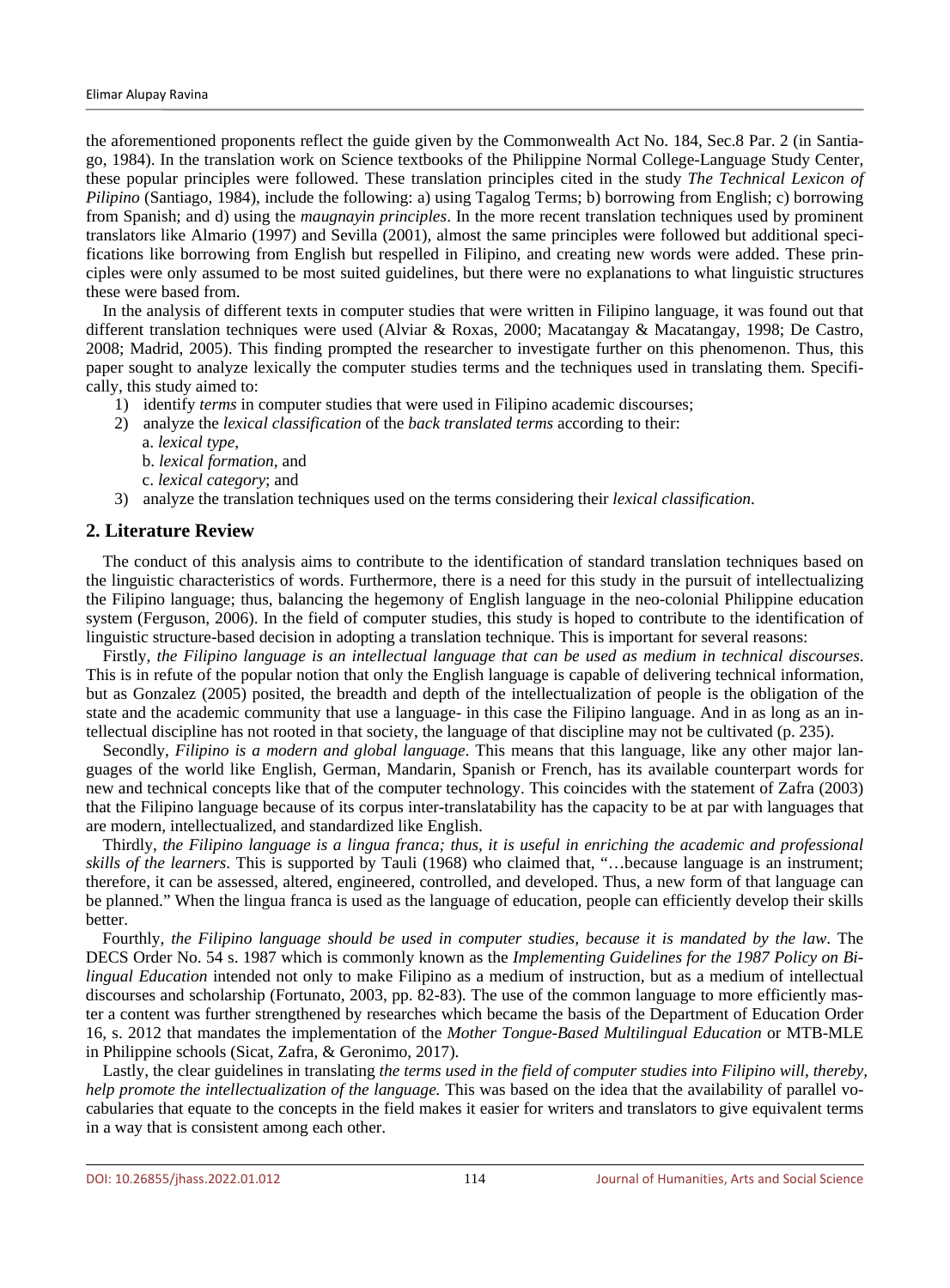Students' use of identity language in a discipline like computer studies is more effective in their learning (Benson, 2004), and having that language produce its pedagogical idioms and technical terms in that language is a must. This can be achieved with translation. The learners' utilization of their own language, a language that is well-understood, promotes high and deep knowledge of a discipline. This can be seen in the context of educational systems that promote student's use of native language in higher education like Russia, Germany, Japan, and South Korea (Ravina, 2017). Russia, for instance, has an advanced knowledge of space technology, and Germany is known in transport engineering ("Airbus Defense and Space", 2015; "Germany Trade and Invest", 2015). In the article *Russia Remains Leader in Space Launches*, Russia was deemed to be the world's leader in space science because it remains to have the most number of explorations and experiments in this field (2015). On the other hand, GTAI published a report entitled *Industry Overview: the Automotive Industry in Germany* which claims that the country has remained to be the number one producer of automobiles in the last 125 years (2015). In the Asian context, Japan is known to robotics and computer technology while South Korea prides itself in the fields of medical technology and in mobile computing technology. *The New York Times* reported that *K Computer*, a Japan-made computer, is the most powerful computer product. Furthermore, it reported that the country's computer products remained to be the best in the global market in terms of its quality (Kopytoff, 2011). The same scenario was observed in South Korea, as emphasized in the article *Why South Korea will Always be the Leader in Mobile Technology*, as the strongest and the best when it comes to mobile technology (David, 2015). On the same manner, the county is also the leader in the production of quality device and in the actualization of processes in the field of medical technology ("Quality Medical Education", 2013).

These experiences of countries with the education system's language policy favorable on their own language have direct impact on their technical and scientific knowledge production. And in the case of the Philippines, the wider use of the lingua franca of the people as medium of instruction and intellectual discourses in higher education may contribute to a similar knowledge production state. But since the historical context of the Philippines is different as to those previously mentioned, translation of texts in the English dominated fields can be a jumpstart into this state. This is highly possible if there is a standard guide that will make translation of terms consistent.

## **3. Research Methodology**

## **3.1. Research Design**

This research used descriptive-analytical design. It generally described the state of English and Filipino as languages in computer studies discourses. Also, it involved micro analysis of the terms focusing on the linguistic features, and the specific techniques of translation applied on to them. Furthermore, this research used triangulated data sources and analysis for a more credible data representation (Bryman, 2010).

## **3.2. Participants**

The participants of this study were the data source and the data analyst. The data source included students and professors in the field of computer studies. They were additional data sources aside from the pile of written materials such as books, documents, and journals in the field. The data analyst composed of professors, practitioners, and language experts. They were chosen based on the *purposive sampling* technique, and the technique considered context inclusion, expertise and professional experience as the criteria for selection.

The participants are specifically descried as:

## **3.2.1. Data Source**

- a) Eighteen (18) students were chosen purposively. These students must be taking any program from the area of computer studies. They must be enrolled in any higher education learning institution that specializes in computer studies or that have been declared as Center of Development (COD) or Center of Excellence (COE) in computer studies by the Commission on Higher Education (CHEd).
- b) Fifteen (15) professors in the field of computer studies who used or allowed the use of Filipino language in their classes in a CHEd identified COD, COE, or specialized institutions were chosen.

## **3.2.2. Data Analyst**

- a) Two (2) professors in computer studies and one industry practitioner served as experts to validate the collected data which were the computer studies terms.
- b) One (1) technical translator who holds a doctoral degree in translation studies validated the back translation of the terms being studied.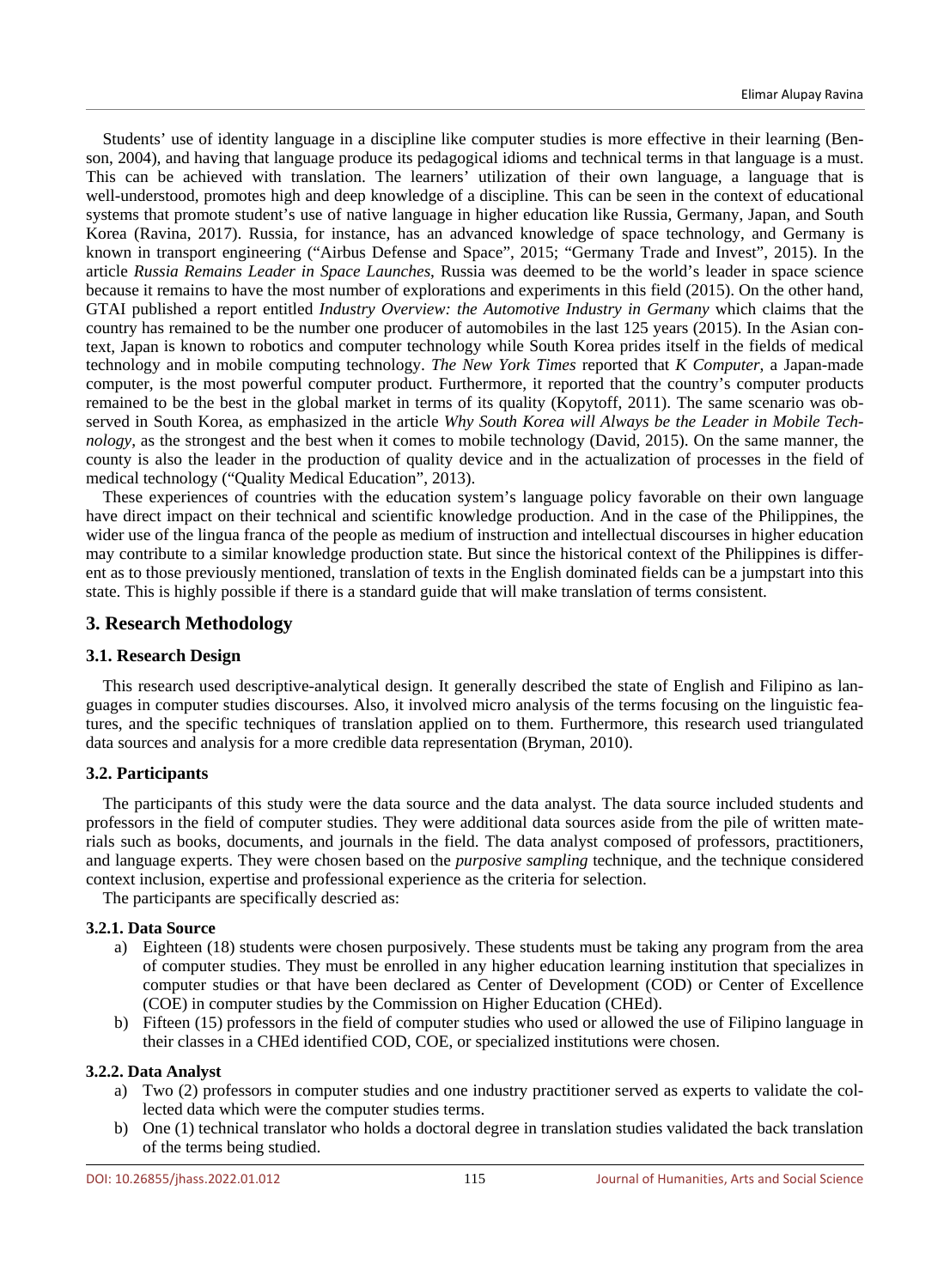c) Three (3) professors of English language were chosen to serve as counter-checker/reviewer of the lexical analysis of the data.

## **3.3. Instrumentation**

In the data gathering process, these instruments were utilized:

- a) *Observation sheet*: This was where the researcher recorded the data he gathered from observing classes in computer studies.
- b) *Questionnaire*: This is a survey questionnaire that was used to gather computer studies terms in Filipino from both professors and students. It also contained a list of English jargons in the field that was translated by the participants in Filipino.
- c) *Literature survey note*: This is a form similar to the *observation sheet* where the terms culled from printed sources such as books, journals, and other documents were recorded.

## **3.4. Data Gathering Procedure**

In gathering the data (computer studies terms) needed for this study, the following procedures were done:

- 1) Professors who use or allow the use of Filipino language in their computer studies classes were identified and were formally requested to be observed from their classes. Terms used in the observed classes both by professors and by students were recorded using the observation sheet.
- 2) The professors and selected students were asked to answer the questionnaires. This was intended to collect more terms that were used in their classes and to know their translations of the terms listed in the questionnaire. Small group discussions were also done to discuss their answers in the questionnaires.
- 3) Resource materials in computer studies written in Filipino language such as journals, books, theses and the like were identified and surveyed. From these materials, computer studies terms were collected and recorded using the literature survey notes.
- 4) A preliminary list of terms was developed which were based from the observation sheets, questionnaires, and literature survey notes.

## **3.5. Data Analysis Methods**

The methods that follow were done to analyze the data gathered.

- 1) The preliminary list of terms that contained the computer studies terms was revalidated separately by two professors and an industry practitioner. Revalidation was a process by which the terms were checked if they could be considered as (technical) terms in computer studies. In this process, 530 terms were included in the final list of terms.
- 2) The terms in the final list were back translated in English by the researcher since he is both a language and computer science professional and practicing translator at the same time. This process produced the list of back translated terms in English.
- 3) The back translated terms were validated by a technical translator. The translation was corrected, refined, and finalized. The validation was done alone by the technical translator expert, but transmitted the refined list with annotations and comments. From these comments, refinements were applied.
- 4) The validated back translated terms were analyzed lexically by the researcher and reviewed by three English language professors who acted as expert panel. The analysis was done by grouping the terms according to their classifications: lexical category, lexical formation, and lexical type (Paz, Hernandez, & Peneyra, 2010, pp. 64-69; Yule, 2003, pp. 63-70; Santiago & Tiangco, 2003, p. 125). The results were discussed in a focus group discussion with the panel of experts.
- 5) Based from the lexical analysis, the terms were analyzed and grouped accordingly based on the translation techniques of the proposed guidelines of Santos, del Rosario, Sytangco, Paz, Ramos, Alcantara, and Enriquez and Marcelino (in Batnag, Antonio, & Petras, 2009, pp. 253-254). This was to analyze the relationship between the lexical characteristics of the terms and the techniques used in translation from which generalizations and conclusions were made.

## **4. Results and Discussion**

There were 530 terms gathered from the data sources of this study. This was a reduced count after the validation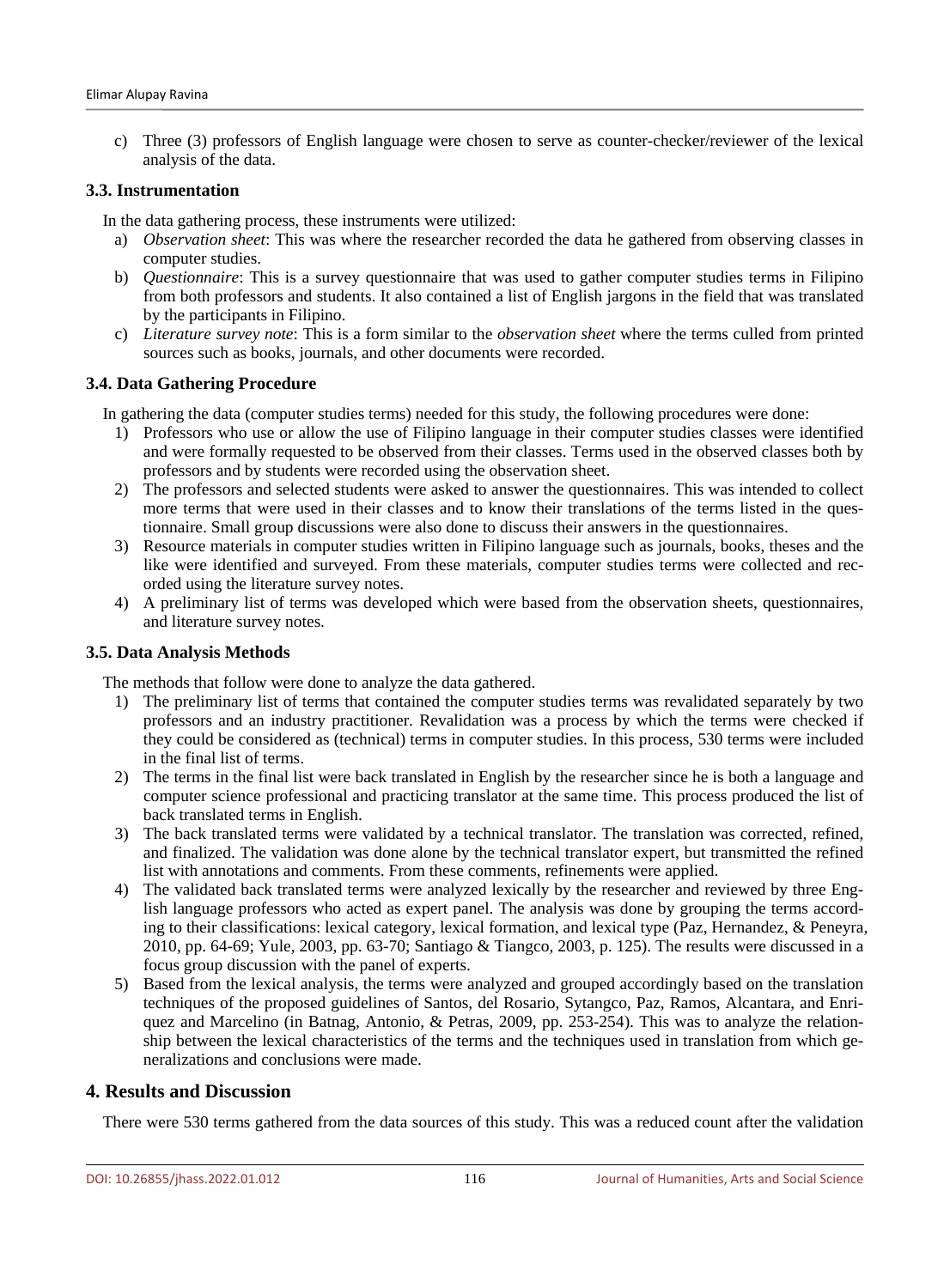of the listed terms was done by experts composed of two professors in computer studies and an industry practitioner. The validated list became the basis of the three processes done: back translation, lexical analysis, and translation technique analysis.

#### **4.1. Analysis of the Lexical Type and Lexical Category of the Terms**

The tables that follow show the samples from the 530 terms presented in their back translated form (English) and their form in Filipino discourses, respectively. They were organized according to the lexical type and lexical category of the words. *Lexical type* is a lexical classification that identifies whether the term is *simple* or *complex*. Simple terms are terms taken as one word, while complex terms are terms composed of more than one word. Lexical category, on the other hand, is the grouping that classifies the term as noun, verb, or adjective (Paz, Hernandez, & Peneyra, 2010; Yule, 2003; Santiago & Tiangco, 2003).

#### **4.1.1. Simple Terms**

The lexical type analysis revealed that there were 278 simple terms out of the 530 terms in the list. These terms were found out to be English content words specifically nouns, verbs, and adjectives. The word frequency revealed that there were 207 nouns, 34 verbs, and 37 adjectives. Samples terms from this finding are reflected in the following tables.

#### *Nouns*

|     | <b>Common Words</b>             |     |                                           |  |  |  |  |
|-----|---------------------------------|-----|-------------------------------------------|--|--|--|--|
| 1.  | account: account                | 11. | prompt: prompt                            |  |  |  |  |
| 2.  | adapter: adapter                | 12. | pseudo-code: pseudocode                   |  |  |  |  |
| 3.  | addition: adisyon               | 13. | record: record, rekord, tala              |  |  |  |  |
| 4.  | address: address                | 14. | recursion: pag-uulit                      |  |  |  |  |
| 5.  | algorithm: algorithm, algoritmo | 15. | register: register                        |  |  |  |  |
| 6.  | loader: loader                  | 16. | subscript: paglalagay ng pananda sa ibaba |  |  |  |  |
| 7.  | loop: loop, pag-uulit           | 17. | subtract: subtraksiyon, pagbabawas        |  |  |  |  |
| 8.  | manipulation: manipulasyon      | 18. | symbol: simbolo                           |  |  |  |  |
| 9.  | memory: memory, memorya         | 19. | syntax: syntax, sintaktiko                |  |  |  |  |
| 10. | microchip: microchip            | 20. | system: system, sistema                   |  |  |  |  |
|     |                                 |     |                                           |  |  |  |  |

**Table 1. Samples of simple terms with lexical category noun and with sub-category common words**

#### **Table 2. Samples of simple terms with lexical category noun and with sub-category keywords**

| <b>Keywords</b> |     |           |     |            |
|-----------------|-----|-----------|-----|------------|
| 1.              |     | div       | 11. | dir        |
| 2.              |     | mod       | 12. | char       |
| 3.              |     | xor       | 13. | del        |
| 4.              |     | and       | 14. | dir        |
| 5.              |     | or        | 15. | cls        |
| 6.              |     | boolean   | 16. | mkdr       |
| 7.              |     | ABS       | 17. | not: hindi |
| 8.              |     | cd, chdir | 18. | integer    |
| 9.              |     | char      | 19. | LEFT\$()   |
|                 | 10. | del       | 20. | LEN()      |
|                 |     |           |     |            |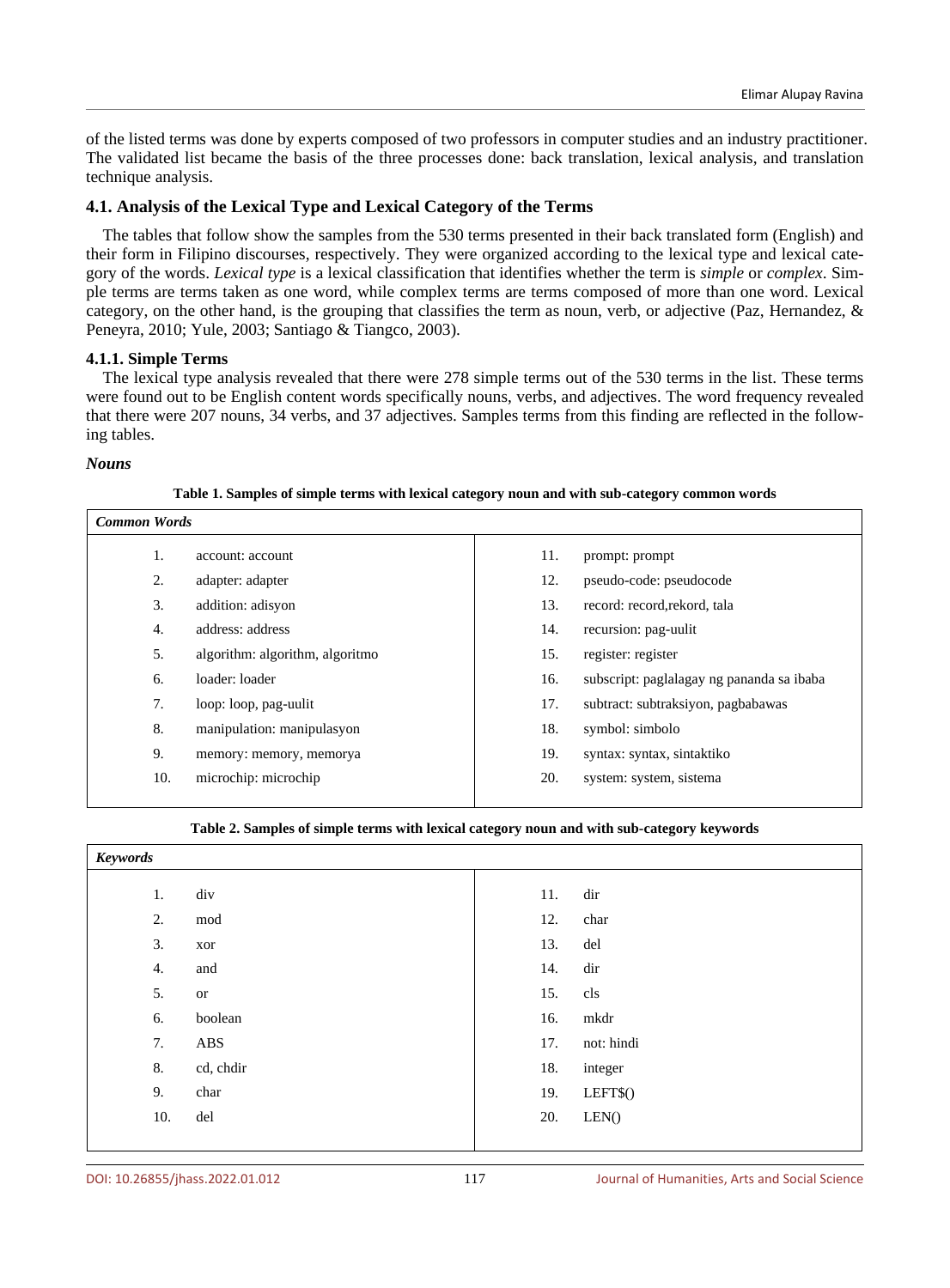|    | <b>Brand or Trademark</b> |     |            |  |  |  |  |
|----|---------------------------|-----|------------|--|--|--|--|
| 1. | Apple Macintosh           | 7.  | <b>IBM</b> |  |  |  |  |
| 2. | Basic                     | 8.  | Intel      |  |  |  |  |
| 3. | Cobol                     | 9.  | iOS        |  |  |  |  |
| 4. | Facebook                  | 10. | Lotus      |  |  |  |  |
| 5. | Fortran                   | 11. | Pascal     |  |  |  |  |
| 6. | Google                    | 12. | PowerPoint |  |  |  |  |
|    |                           |     |            |  |  |  |  |

**Table 3. Samples of simple terms with lexical category nouns and with sub-category brand and trademark**

*Verbs*

#### **Table 4. Samples of simple terms with lexical category verb**

| <b>Verbs</b>                                                                                                                                                                                                                                                                                                                                     |                                                                                                                                                                                                                                                                                                                                                                                                       |
|--------------------------------------------------------------------------------------------------------------------------------------------------------------------------------------------------------------------------------------------------------------------------------------------------------------------------------------------------|-------------------------------------------------------------------------------------------------------------------------------------------------------------------------------------------------------------------------------------------------------------------------------------------------------------------------------------------------------------------------------------------------------|
| execute: mag-execute, paganahin<br>1.<br>initialize: <i>i</i> -initialize<br>2.<br>3.<br>input: i-input, nag-input<br>install: install, i-install<br>4.<br>italicize: paggamit ng italiko<br>5.<br>load: mag-load<br>6.<br>7.<br>merge: mapagsama<br>overwrite: <i>i-overwrite</i><br>8.<br>9.<br>print: ilimbag, maimprenta, i-print, mag-print | italicize: paggamit ng italiko<br>10.<br>11.<br>load: mag-load<br>12.<br>merge: mapagsama<br>overwrite: <i>i-overwrite</i><br>13.<br>print: ilimbag, maimprenta, i-print, mag-print<br>14.<br>programming: programming, pagprograma, i-program, pagbuo ng pro-<br>15.<br>gram<br>reactivate: <i>i</i> -reactivate<br>16.<br>17.<br>retrieve: nababawi<br>save: naitatago, isine-save, mag-save<br>18. |
|                                                                                                                                                                                                                                                                                                                                                  |                                                                                                                                                                                                                                                                                                                                                                                                       |

## *Adjectives*

#### **Table 5. Samples of simple terms with lexical category adjectives**

| <b>Adjectives</b> |                                     |     |                                                  |
|-------------------|-------------------------------------|-----|--------------------------------------------------|
|                   |                                     |     |                                                  |
| 1.                | binary: binary                      | 11. | real-time: real-time, walang takdang paggamit    |
| 2.                | Boolean: Boolean                    | 12. | recursive: recursive                             |
| 3.                | character: character                | 13. | reliable: maaasahan                              |
| 4.                | compatible: compatible              | 14. | systematic: sistematiko                          |
| 5.                | cryptic: cryptic                    | 15. | string: string                                   |
| 6.                | decimal: decimal                    | 16. | times haring: times haring, salo-salong paggamit |
| 7.                | effective: epektibo                 | 17. | touch-screen: touch-screen                       |
| 8.                | efficient: mahusay                  | 18. | true: tama                                       |
| 9.                | electronic: electronic, elektroniko | 19. | user-friendly: user-friendly                     |
| 10.               | false: mali                         | 20. | volatile: volatile                               |
|                   |                                     |     |                                                  |

The data revealed that simple terms under the category noun do still have sub-categories namely common words (207), keywords (26), and brands or trademarks (21). Verbs and adjectives had no other sub-categories identified.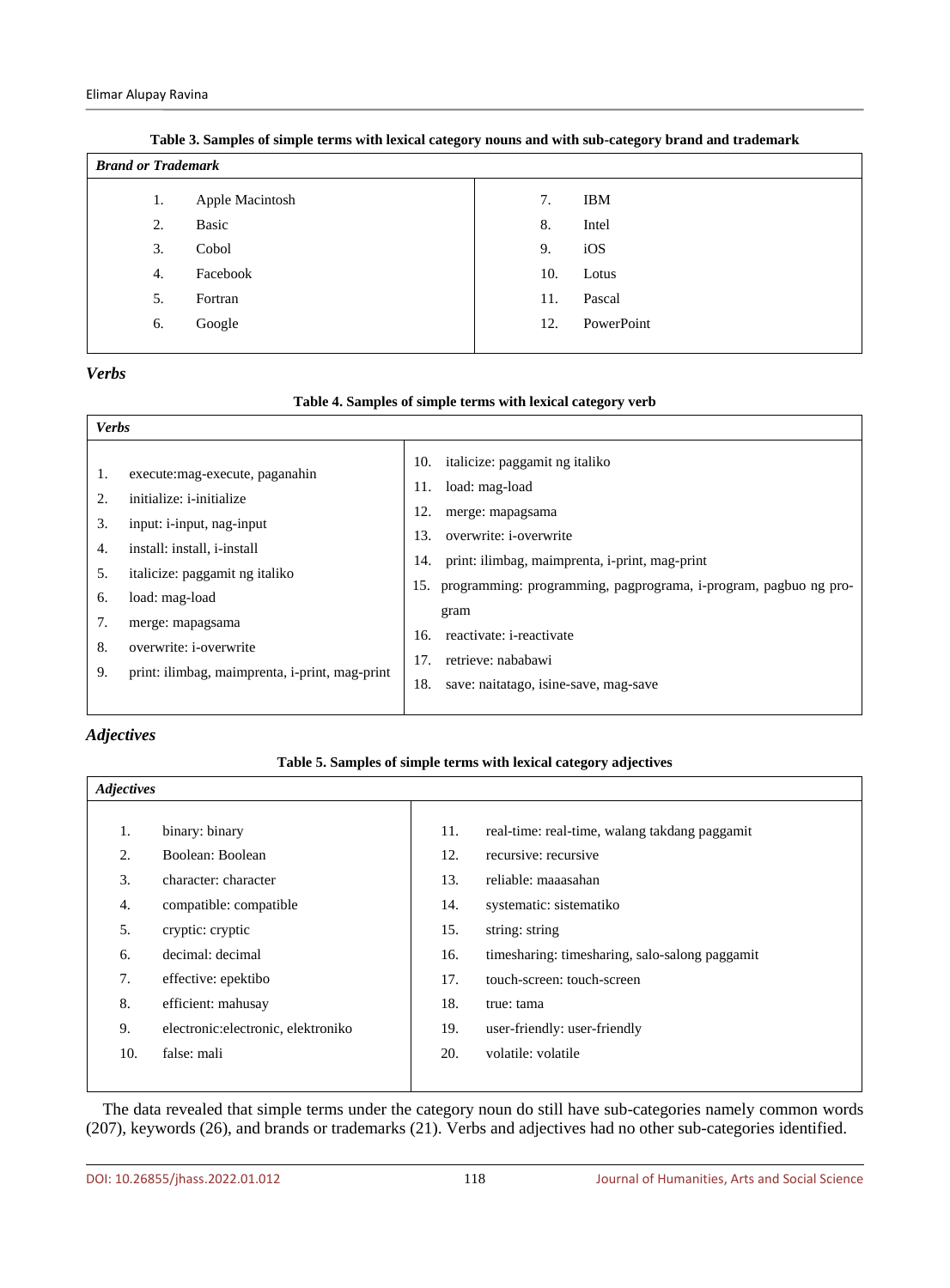#### **4.1.2. Complex Terms**

Terms that were identified in the lexical type complex had 252 frequency counts. Looking at their lexical composition, each of the term's component words can be grouped according to how simple terms are categorized. Moreover, the analysis of the complex terms revealed two distinct forms namely *acronyms* and *non-acronyms*.

Complex terms in the form of *acronyms* are the terms in computer studies that are commonly used with the initial letter of the component words or the combination of several letters of the words. The *non-acronyms* on the other hand are words used in their full form and do not create coined word out of the initial letters of the component words.

Samples of the complex terms are shown in the tables that follow.

#### *Acronyms*

#### **Table 6. Samples of complex terms in acronym form**

| <b>Acronyms</b>                                     |                                                               |
|-----------------------------------------------------|---------------------------------------------------------------|
| Base Pointer: BP, base pointer                      | Computer Science: CS, computer science, agham computer        |
| 1.                                                  | 11.                                                           |
| Base Register: BX, base register                    | Personal Computer: PC, personal computer, personal kompyu-    |
| 2.                                                  | 12.                                                           |
| Basic Input-Output System: BIOS, basic input-output | ter                                                           |
| 3.                                                  | Point of Sale: POS, point of sale                             |
| system                                              | 13.                                                           |
| Binary Digit: Bit, binary digit                     | 14. Program Counter: PC, program counter                      |
| 4.                                                  | Read Only Memory: ROM, read only memory                       |
| Bus Unit: BU, bus unit                              | 15.                                                           |
| 5.                                                  | Source Index: SI, source index                                |
| Central Processing Unit: CPU, central processing    | 16.                                                           |
| 6.                                                  | Stack Segment: SS, stack segment                              |
| unit                                                | 17.                                                           |
| Code Segment: CS, code segment                      | Systems Analysis and Design: SAD, systems analysis and de-    |
| 7.                                                  | 18.                                                           |
| Compact Disc: CD, compact disc                      | sign                                                          |
| 8.                                                  | Universal Asynchronous Receiver Transmitter: UART, uni-       |
| Complementary Metal-Oxide Semiconductor:            | 19.                                                           |
| 9.                                                  | versal asynchronous receiver transmitter                      |
| CMOS, complementary metal-oxide semiconductor       | 20. Universal Automatic Computer: UNIVAC, universal automatic |
| 10.                                                 | computer                                                      |
| Computer-Aided Design: CAD, computer-aided de-      | Video Graphic Adapter: VGA, video graphic adapter             |
| sign                                                | 21.                                                           |

#### *Non-Acronyms*

#### **Table 7. Samples of complex terms in non-acronym form**

| <b>Non-Acronyms</b> |                                                 |                                                  |  |  |  |  |
|---------------------|-------------------------------------------------|--------------------------------------------------|--|--|--|--|
|                     |                                                 |                                                  |  |  |  |  |
| 1.                  | array element: element ng array                 | 14. temporary storage: pansamantalang lalagyan   |  |  |  |  |
| 2.                  | assembly language: assembly language            | 15. terminal symbol: simula/katapusan na simbolo |  |  |  |  |
| 3.                  | basic command: basic command                    | 16. time complexity: time complexity             |  |  |  |  |
| 4.                  | binary system: binary system, binary na sistema | 17. toggle key: toggle key (caps lock, num lock) |  |  |  |  |
| .5.                 | built-in application: built-in application      | 18. vacuum tube: vacuum tube                     |  |  |  |  |
| 6.                  | case command: case command                      | 19. variable declaration: variable declaration   |  |  |  |  |
| 7.                  | case statement: case statement                  | 20. video call: video call                       |  |  |  |  |
| 8.                  | close function: close function                  | 21. video card: video card                       |  |  |  |  |
| 9.                  | compound statement: compound statement          | 22. web design: pagdisenyo ng websayt            |  |  |  |  |
| 10.                 | computer circuit: circuit ng computer           | 23. while-do command: while-do command           |  |  |  |  |
| 11.                 | computer games: computer games                  | 24. white space: puting espasyo                  |  |  |  |  |
| 12.                 | computer language: computer language            | 25. word processing: word processing             |  |  |  |  |
| 13.                 | computer memory: memory ng computer             | 26. word processor: word processors              |  |  |  |  |
|                     |                                                 |                                                  |  |  |  |  |

Tables 6 and 7 show samples of acronyms (21 out of 59 terms), and of non-acronyms (26 out of 193 terms) respectively. The two identified forms are vital, because they can be considered when deciding to translate these terms. The complex terms were analyzed differently from the simple terms, because they have these two distinct forms; however, individual component words of the complex terms could still be looked at in the way simple terms were lexically analyzed.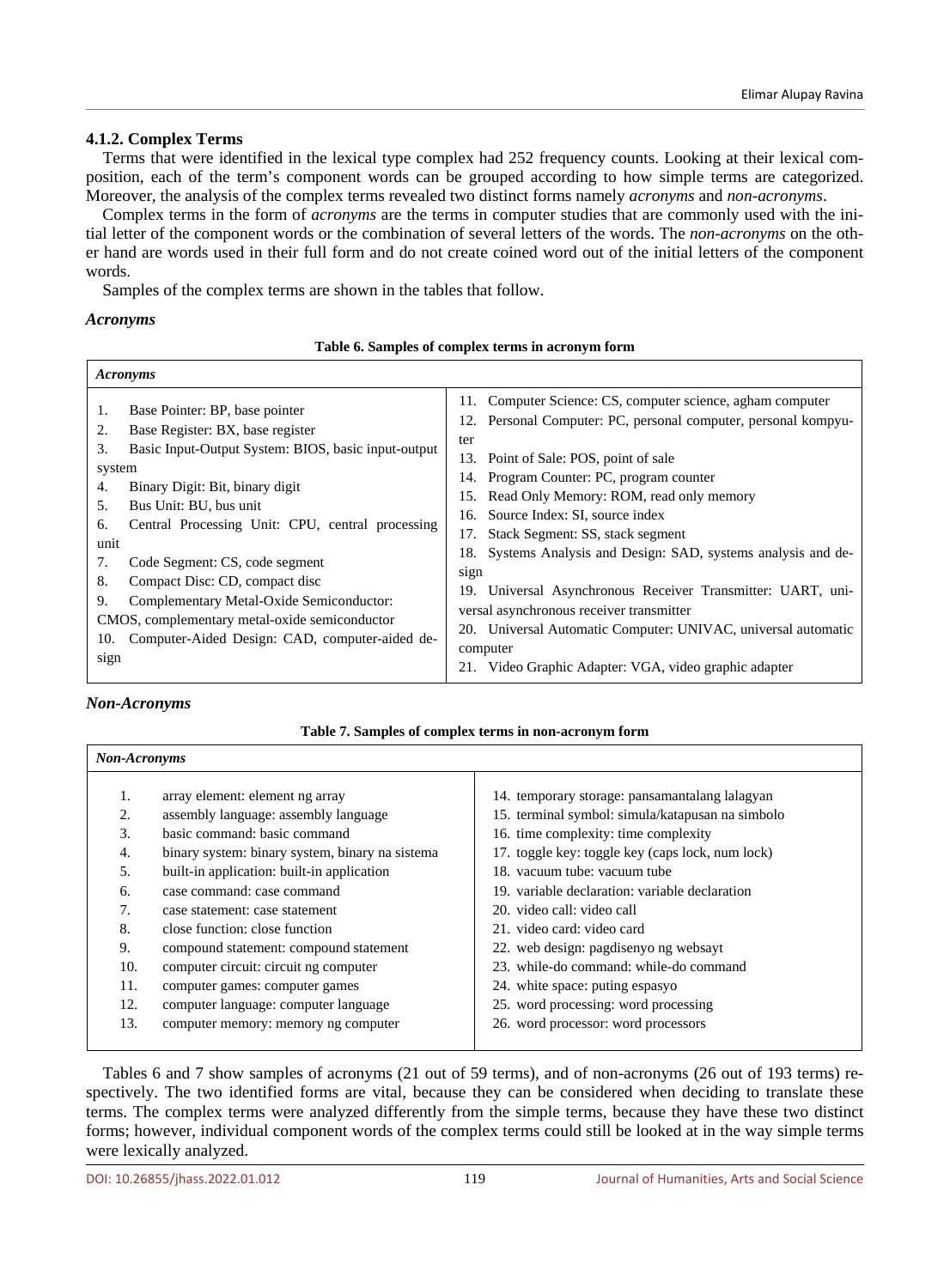#### **4.2. Analysis of the Lexical Formation of the Terms**

The simple terms and the component words of the complex terms can be analyzed based on how they are formed. The field of linguistics provides several word formation processes that include acronymy, blending, compounding, derivation, clipping, and simple root word, and from which the lexical formation classifications were derived. Derivation is a process that uses affixation to create a new word. Clipping, on the other hand, is a formation that shortens the word by removing some syllable or letters. This can be associated with the processes of elision. Simple root words refer to words in its base form, and from root words or from stems, combining two of these is known as compounding. As oppose to compounding, blending forms words by taking syllables and/or letters/sounds from different words. This is in contrast with acronymy that makes use of the initial letter of the component words to form a new word. (Paz, Hernandez, & Peneyra, 2010; Yule, 2003).

#### **4.2.1. Simple Terms**

Analysis of the simple terms in relation to their lexical category, as validated by three professors of English language, revealed that all lexical categories may be formed from any of the lexical formations mentioned. Derivation, blending, compounding, clipping, and simple root word were the lexical formations that contained structural features that may be considered in analyzing the translation techniques applied on to the terms. The other formations found like back formation, borrowing, or conversion can still be classified in one of the previously stated lexical formations. Acronymy was disregarded as this was a form for complex terms.

There were several findings as to the analysis of the simple terms lexical category in relation to their lexical formations. These are summed up as follow:

#### *Nouns*

- a) For *common word nouns* formed from derivation, there are four structural characteristics found: verb + suffix, verb + -ing, adjective + suffix, and prefix + root + suffix. Examples of these are *assembler*, *encoding*, *portability*, and *debugger* respectively.
- b) For *common word nouns* formed by compounding, blending, or simple root words, they can be characterized based from their orthographical and phonological structures: term which every letter has equivalent letter or sound in Filipino (letter-to-letter correspondence); term with unsounded letter (silent sounds); term with no silent sound except for double letters, and the sound of the double letter reciprocates Filipino sound; and terms with complex sounds. Sample terms for these include *port*, *firmware*, *loop*, and *algorithm* respectively.

The only nouns being referred here are the common word nouns, because the other sub-categories are brands and keywords and in the context of computer studies keywords are special words, and in usage brands are proper nouns. This makes the case of the two sub-categories special. Their English forms were kept in the translated texts, thus no further lexical analysis is necessary.

#### *Adjectives*

- a) For *adjectives* formed by derivation, they are structurally characterized as follow: verb adjective, root + suffix, prefix + root, and prefix + root + suffix: Sample terms for these structures are *nested*, *cryptic*, *nonvolatile*, and *monochromatic* respectively.
- b) For *adjectives* formed by compounding or just simple root words, the following was found: noun adjective, and natural adjective. Examples for these are *string*, and *user-friendly*.

Based from the data, there are no adjectives formed by blending and clipping.

#### *Verbs*

- a) For *verbs* formed by derivation, their structures are as follow: noun + suffix, prefix + verb, prefix + root + suffix, and verb + inflection. Sample terms for these structures are *initialize*, *debug*, *reactivate*, and *programming* respectively.
- b) For *verbs* formed by compounding and blending, there were no special structural or lexical characteristics found.

The analysis shows that there are structures and characteristics of these words that are common to the terms considering their lexical categories and lexical formations. These can be used as bases if the identified characteristics and structure were considered by writers, translators, professors, and students who in their own ways translate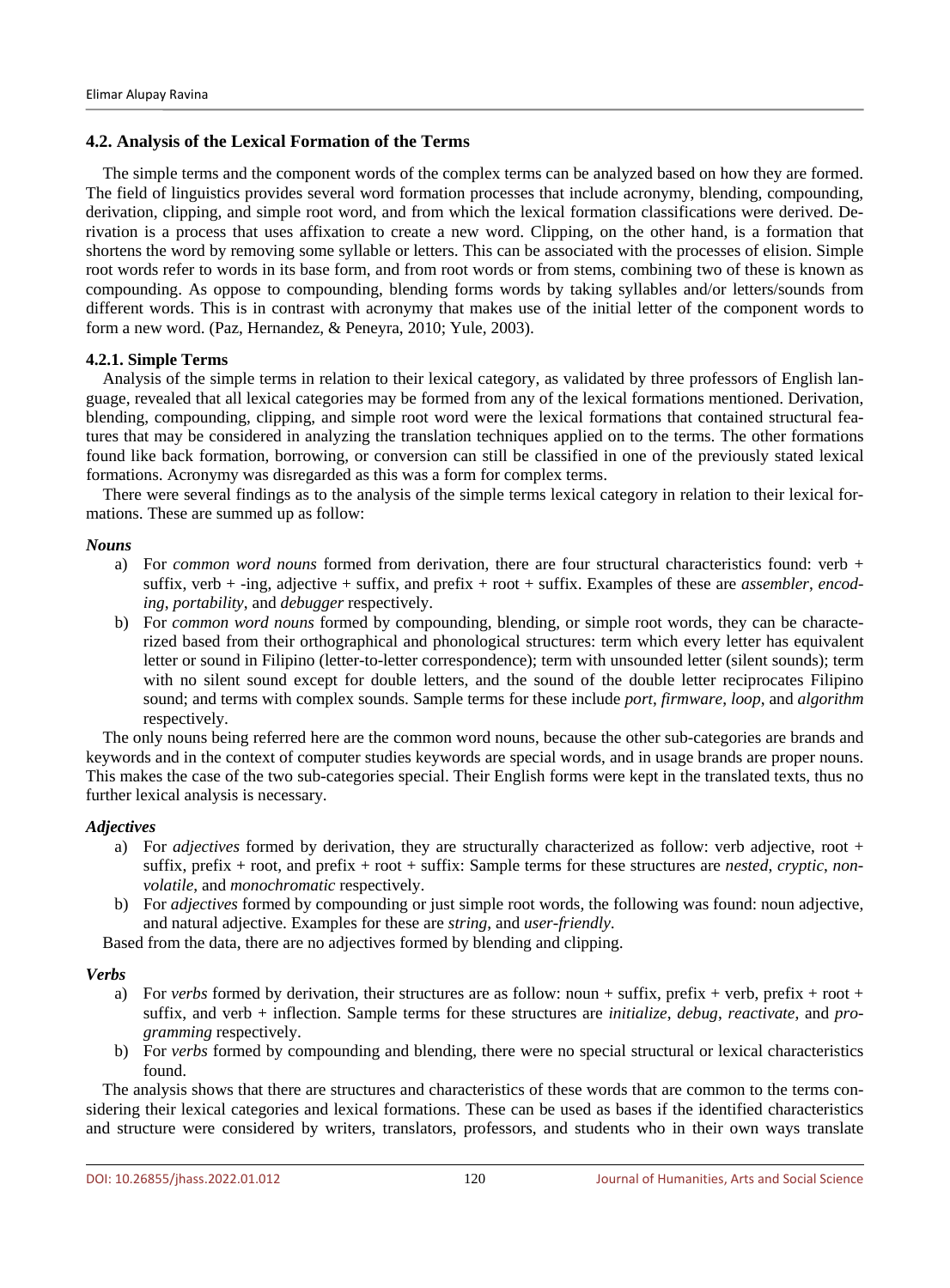terms in Filipino as they engage in different discourses in the field of computer studies.

#### **4.2.2. Complex Terms**

It was previously mentioned that the component words of complex terms can be analyzed in the same ways as the simple terms. Thus, the complex terms will be looked at not on their structures but on their existing forms namely acronyms and non-acronyms.

As regard to how they were used in Filipino discourses, most of the acronyms were used in their original forms in English. Of the 59 identified terms under acronyms, only two had a translation that is not their English forms. One was *Computer Science* (CS) that in some cases were translated as *agham kompyuter*, and the other one was *personalcomputer* (PC) with translation as *personal kompyuter*.

Looking at the lexical type, lexical formation, and lexical category of the terms, generally, they are used in the discourses only as English terms (*boot, octal)*, only as Filipino terms (*element, condition*), or in very few instances as Filipino or English (*program, memory*). All of these findings led to analyzing the translation techniques in relation to the findings of the lexical analysis.

#### **4.3. Analysis of the Term Translation Techniques in Filipino Discourses**

Newmark (1988) defines translation as an, "… attempt to replace a statement in one language by the same statement in another language." In the context of translating a term, it is giving the most reliable equivalent word of that term in a foreign language in the target language, and in this study are the English terms in computer studies with their translation in Filipino language.

The data revealed that in Filipino discourses, a term was generally translated using the following ways: a) using only the original term in English, b) using only the Filipino equivalent of the term, and c) using the original term in English and the Filipino equivalent of it. This analysis focuses on the relation of the translation techniques used, and of the lexical type, lexical category, lexical formation, and a great deal of consideration on the identified characteristics and structures of the terms.

The sample data revealed four translation techniques used: a) purification (*ambag-dalisa*y), b) systematic borrowing, c) lexical convergence, and d) semantic translation*. Ambag-dalisay* refers to giving computer studies terms equivalent word in the Philippine languages most often in Tagalog. The term *ambag* or contribution negates the idea of borrowing as this is a share of the other Philippine languages to the Filipino national language*. Systematic borrowing*, on the other hand, refers to a clear manner of loaning word. This process involved *direct borrowing* (*full borrowing*), and *nativisation* (*Anglicism*, *Hispanism*). *Direct borrowing* or *full borrowing* refers to the use of the term without any changes. *Nativisation* is a kind of borrowing indirectly as it may adopt a term in computer studies, but respelled based on its pronunciation in Filipino (Anglicism), or assimilated in Spanish and written in Filipino (Hispanism). *Lexical convergence* as another technique refers to mixing Filipino and English in the translated terms. And, semantic translation happens when the term is translated using the contextual meaning of it. (Santos, 1951; del Rosario, 1969; Sytangco, 1977; Paz, 1995; Ramos, 2000; Batnag, Antonio, & Petras, 2009).

The tables that follow give a glimpse of how the terms were organized considering their lexical classification and the applied translation techniques.

Looking at these data, nouns are variedly translated as all techniques were used in the process. There is no adjective term translated through lexical convergence, but there are some forms of adjective in computer studies which are not found in the data that can be translated using this technique. Example of these are adjectives with construction verb + -able like *printable* and *installable* which can be translated in Filipino as *napi-print*, and *nai-install* respectively. As to the verbs, the record shows that verbs were not translated semantically or with the use of Anglicism. Most of the verbs were prefixed with Filipino affixes, thus making lexical convergence the most commonly used technique in this lexical category. It is not surprising, too, to see nouns sub-categorized as trademarks or brands, and keywords make use of English only translation or full borrowing as these cannot be altered or changed in their disciplinal context.

Considering the lexical type, lexical category, and even the lexical formation of the terms, there is no evident pattern associated to these three factors that suggest translation decision making. However, it might be possible that looking at the lexical type and lexical category and considering the different structural characteristics of the terms previously identified, clearer translation guidelines can be made.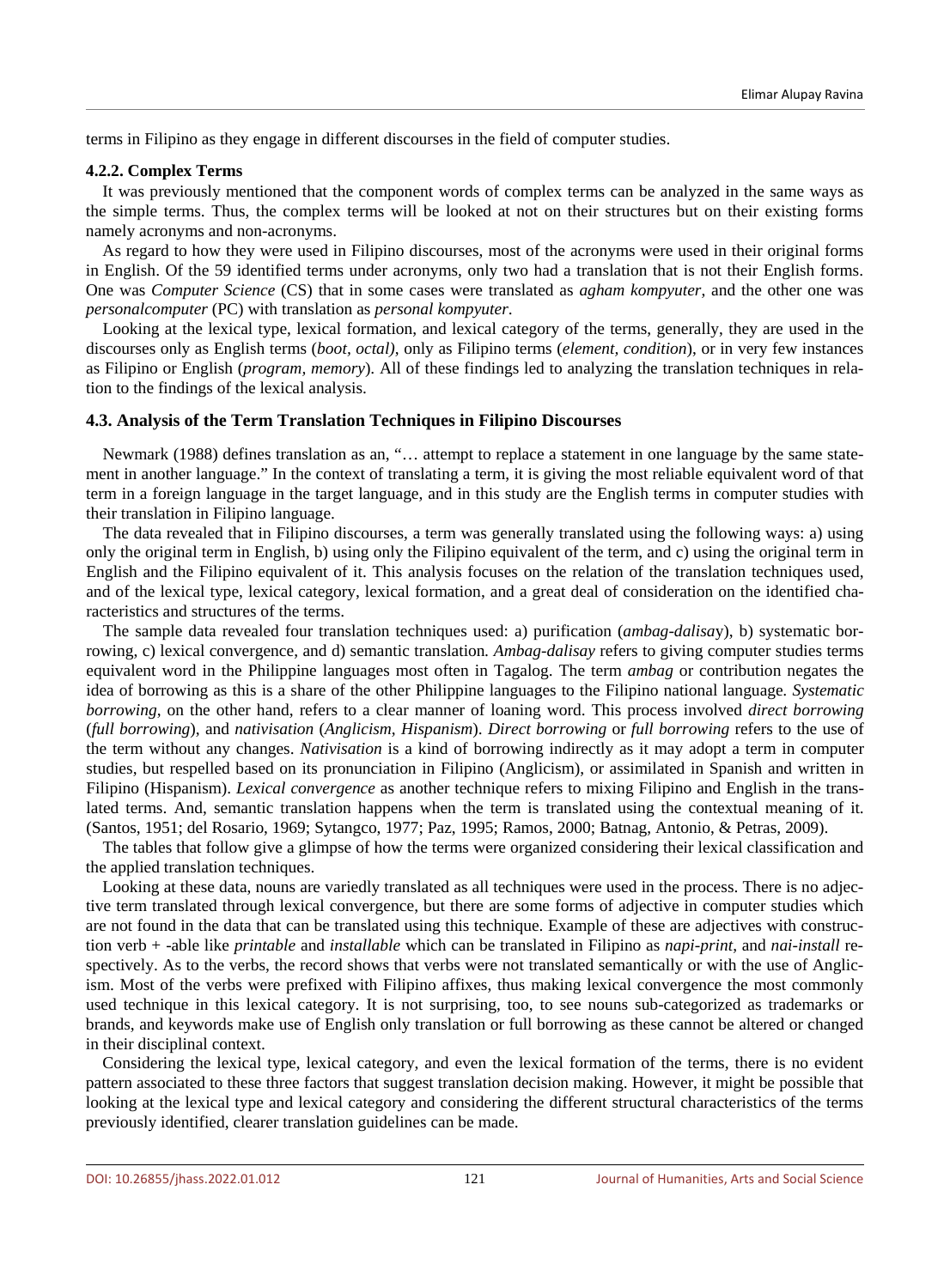| Lexical Type:    |                                                                                                                                                                                                                                                                                                                                                                                                                                                                                                                                                                                                                                                                                                                                                                                                                                                                                                                                                                                                                                       | <b>Translation Techniques</b>                                                                                         |                                                                                                                                                                                                                                                                                                                                                                                                                                                                                                                                                                                                                                                                                                                                  |                                                                                                         |                                                                                                         |                                                                    |                           |
|------------------|---------------------------------------------------------------------------------------------------------------------------------------------------------------------------------------------------------------------------------------------------------------------------------------------------------------------------------------------------------------------------------------------------------------------------------------------------------------------------------------------------------------------------------------------------------------------------------------------------------------------------------------------------------------------------------------------------------------------------------------------------------------------------------------------------------------------------------------------------------------------------------------------------------------------------------------------------------------------------------------------------------------------------------------|-----------------------------------------------------------------------------------------------------------------------|----------------------------------------------------------------------------------------------------------------------------------------------------------------------------------------------------------------------------------------------------------------------------------------------------------------------------------------------------------------------------------------------------------------------------------------------------------------------------------------------------------------------------------------------------------------------------------------------------------------------------------------------------------------------------------------------------------------------------------|---------------------------------------------------------------------------------------------------------|---------------------------------------------------------------------------------------------------------|--------------------------------------------------------------------|---------------------------|
| <b>Simple</b>    | <b>Back Translated</b><br>Terms in Computer                                                                                                                                                                                                                                                                                                                                                                                                                                                                                                                                                                                                                                                                                                                                                                                                                                                                                                                                                                                           | <b>Systematic Borrowing</b>                                                                                           |                                                                                                                                                                                                                                                                                                                                                                                                                                                                                                                                                                                                                                                                                                                                  |                                                                                                         |                                                                                                         |                                                                    |                           |
| Lexical Cate-    | <b>Studies</b>                                                                                                                                                                                                                                                                                                                                                                                                                                                                                                                                                                                                                                                                                                                                                                                                                                                                                                                                                                                                                        | Purification/<br>Ambag-Dalisay                                                                                        | Direct                                                                                                                                                                                                                                                                                                                                                                                                                                                                                                                                                                                                                                                                                                                           |                                                                                                         | Nativisation                                                                                            | Lexical Conver-<br>gence                                           | Semantic<br>Translation   |
| gory <b>NOUN</b> |                                                                                                                                                                                                                                                                                                                                                                                                                                                                                                                                                                                                                                                                                                                                                                                                                                                                                                                                                                                                                                       |                                                                                                                       | <b>Full Borrowing</b>                                                                                                                                                                                                                                                                                                                                                                                                                                                                                                                                                                                                                                                                                                            | Anglicism                                                                                               | Hispanism                                                                                               |                                                                    |                           |
| Common<br>Words  | <b>Derivation</b><br>1.animation<br>2.automation<br>3.adapter<br>4.assembler<br>5.controller<br>6.editor<br>7.identifier<br>8.interpreter<br>9.linker<br>10.loader<br>11.scanner<br>12.scheduler,<br>13.speaker<br>14.processor,<br>15.graphics<br>16.signal<br>17.encoding<br>18.computability<br>19.portability<br>20.reliability<br>21.scalability<br>22.option<br>23.compiler<br>24.debugger<br>25.disassembler<br>26.addition<br>27.compilation<br>28.conversion<br>29.decision,<br>30.declaration<br>31.division<br>32.expression<br>33.information,<br>34.instruction<br>35.manipulation<br>36.multiplication<br>37.connector<br>38.maintenance<br>39.procedure<br>40.modeling<br>41.testing<br>42.security<br>43.application<br>44.recursion<br>45.computer<br>46.printer<br>47.programmer<br>48.translator<br>49.antivirus<br>50.interface<br>51.microchip<br>52.microcircuit<br>53.micro-computer<br>54.micro-processor,<br>55.pseudocode<br>56.submenu<br>57.subprogram<br>58.subroutine<br>59.subscript<br>60.superscript | 1. tuntunin<br>2. pandugtong<br>3.pagpapanatili<br>4 .katiwasayan<br>5.paggagamitan<br>6. .limbagan<br>7.tagapagsalin | 1.animation<br>2.automation<br>3.adapter<br>4.assembler<br>5.controller<br>6.editor<br>7.identifier<br>8.interpreter<br>9.linker<br>10.loader<br>11.scanner<br>12.scheduler<br>13.speaker<br>14.processor<br>15.graphics<br>16.signal<br>17.encoding<br>18.computability<br>19.portability<br>20.reliability<br>21.scalability<br>22.option<br>23.compiler<br>24.debugger<br>25.disassembler<br>26.procedure<br>27.applicat-ion,<br>apps<br>28. recursion<br>29.computer<br>30.program-mer<br>31.translator<br>32.antivirus<br>33.interface<br>34.microchip<br>35.micro-circuit<br>36.micro-computer<br>37.micropro-cessor<br>38.pseudo-code<br>39.submenu<br>40.sub-program<br>41.subroutine<br>42.subscript<br>43.super-script | 1. adisyon<br>2.kumbersyon<br>3. desisyon<br>4. dibisyon<br>5. ekspresyon<br>6. kompyuter<br>7. printer | 1. deklarasyon<br>2. impormasyon<br>3.manipulasyon<br>4.multiplikasyon<br>5. seguridad<br>6. aplikasyon | 1.pag-compile<br>2. pagmodelo<br>3. pag-testing<br>4.nagpo-program | 1. pag-uulit sa<br>sarili |

| Table 8. Translation techniques in nouns |  |  |
|------------------------------------------|--|--|
|------------------------------------------|--|--|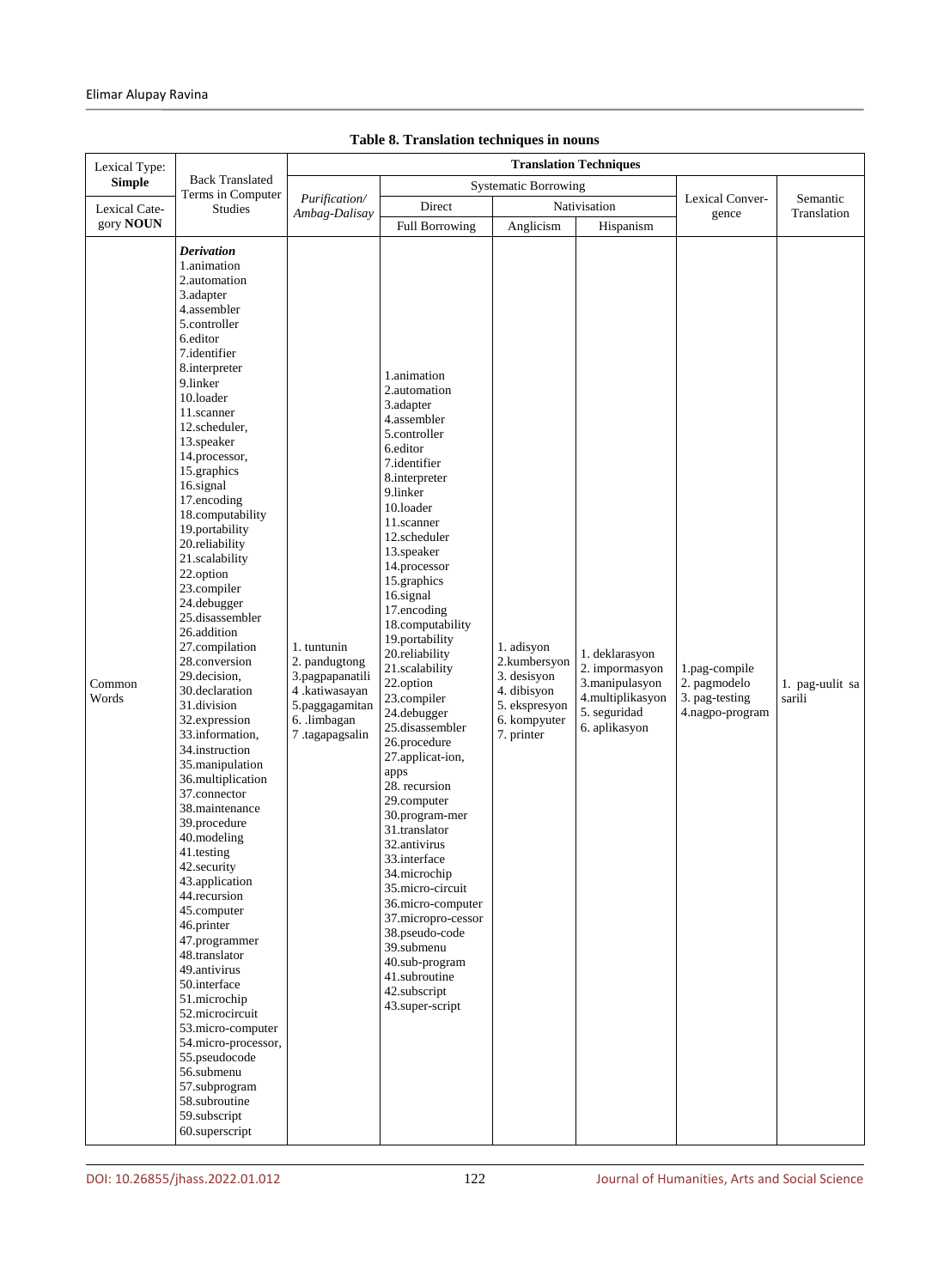| <b>Simple Root Word</b><br>1.pixel<br>2.port<br>3.set<br>4.terminal<br>5.window<br>6.byte<br>7.console<br>8.diskette<br>9.mouse<br>10.feature<br>11.stack<br>12.account<br>13.address<br>14.array<br>15.bus<br>16.complement<br>17.constant<br>18.entity<br>19.error<br>20.function<br>$21.$ loop<br>22.prompt<br>23.register<br>24.screen<br>25.solution<br>26.variable<br>27.bold<br>28.element<br>29.result<br>30.design<br>31.hierarchy<br>32.condition<br>33.data<br>34.process<br>35.speed<br>36.symbol<br>37.user<br>38. version<br>39.algorithm<br>40.program<br>41.file<br>42.image<br>43.technology<br>44.bug<br>45.character<br>46.memory<br>47.syntax<br>48.system | 1.pagpapating-k<br>ad<br>2.bilis<br>3.gumagamit<br>4.talaan<br>5.kamalian<br>6.titik | 1.pixel<br>$2.$ port<br>3.set<br>4.terminal<br>5.window<br>6.byte<br>7.console<br>8.diskette<br>9.mouse<br>10.feature<br>11.stack<br>12.account<br>13.address<br>14.array<br>15.bus<br>16.comple-ment<br>17.constant<br>18.entity<br>19.error<br>20.function<br>$21.$ loop<br>22.prompt<br>23.register<br>24.screen<br>25.solution<br>26.variable<br>27.algo-rithm<br>28.program<br>$29$ .file<br>30.image<br>31.techno-logy<br>32.bug<br>33.charac-ter<br>34.memory<br>35.syntax<br>36.system | 1.kondisyon<br>2.bersiyon | 1.elemento<br>2.resulta<br>3.disenyo<br>4.herarkiya<br>5.datos<br>6.proseso<br>7.simbolo<br>8.algoritmo<br>9.programa<br>$10.\text{imahe}(n)$<br>11.teknolohiya<br>12.memorya<br>13.sintaktiko<br>14.sistema |                      |
|--------------------------------------------------------------------------------------------------------------------------------------------------------------------------------------------------------------------------------------------------------------------------------------------------------------------------------------------------------------------------------------------------------------------------------------------------------------------------------------------------------------------------------------------------------------------------------------------------------------------------------------------------------------------------------|--------------------------------------------------------------------------------------|------------------------------------------------------------------------------------------------------------------------------------------------------------------------------------------------------------------------------------------------------------------------------------------------------------------------------------------------------------------------------------------------------------------------------------------------------------------------------------------------|---------------------------|--------------------------------------------------------------------------------------------------------------------------------------------------------------------------------------------------------------|----------------------|
| Compounding<br>1.flowcharting<br>2.firmware<br>3.hardware<br>4.keyboard<br>5.smartphone<br>6.sourcefile<br>7.spreadsheet<br>8.textfile<br>9.joystick<br>10.laptop<br>11.desktop<br>12, password<br>13.bluetooth<br>14.software<br>15.motherboard<br>16.underline<br>17.flowchart<br>18.database<br>19.website                                                                                                                                                                                                                                                                                                                                                                  | 1.salungguhit<br>2.daluyang<br>linya                                                 | 1.flowchart-ing<br>2.firmware,<br>3.hardware,<br>4.keyboard<br>5.smart-phone,<br>6.sourcefile<br>7.spread-sheet<br>8.textfile<br>9.joystick<br>10.laptop<br>11.desktop<br>12.pass-word<br>13.blue-tooth<br>14.software<br>15.mother-board<br>17.flow-chart<br>18.database<br>19.website                                                                                                                                                                                                        | 1.websayt                 |                                                                                                                                                                                                              | 1.tipunan ng<br>ulat |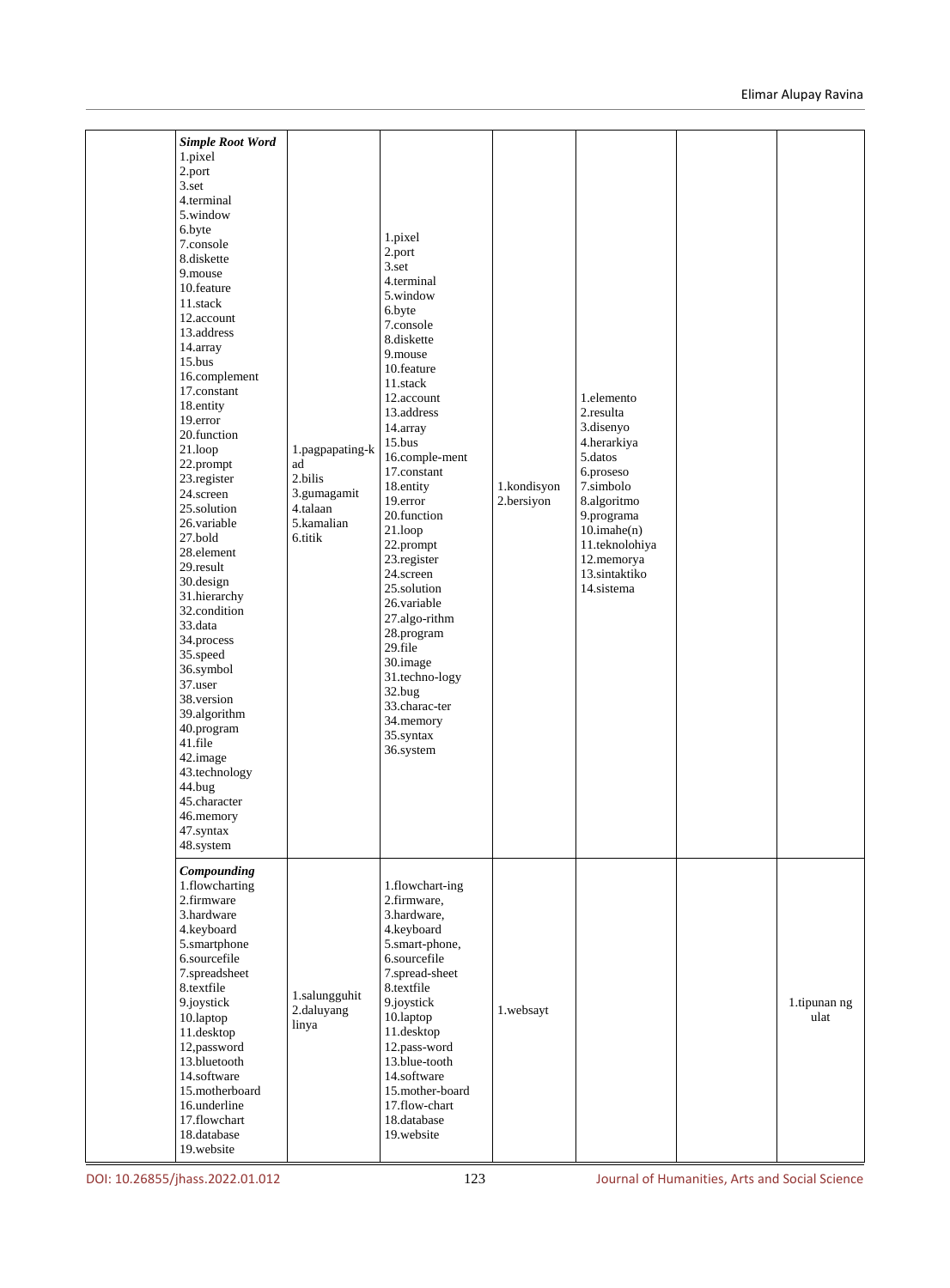|                       | <b>Blending</b><br>$1$ .modem<br>2.internet<br>3.wifi<br>4.soft-eng                                                                                                                                                                                                                                                                                                                                                                                                                  | 1.modem<br>2.internet<br>3.wifi<br>4.soft-eng                                                                                                                                                                  |  |  |  |
|-----------------------|--------------------------------------------------------------------------------------------------------------------------------------------------------------------------------------------------------------------------------------------------------------------------------------------------------------------------------------------------------------------------------------------------------------------------------------------------------------------------------------|----------------------------------------------------------------------------------------------------------------------------------------------------------------------------------------------------------------|--|--|--|
|                       | <b>Simple Root</b><br>1.Apple<br>2.Google<br>3.iOS<br>4.Lotus<br>5.Macintosh<br>6.Unix<br>7. Windows<br>8.Yosemite                                                                                                                                                                                                                                                                                                                                                                   | 1.Apple,<br>2.Google,<br>3.iOS,<br>4.Lotus,<br>5. Macintosh,<br>6.Unix, 7.Windows,<br>8.Yosemite                                                                                                               |  |  |  |
| Brand or<br>Trademark | Compounding<br>1.Facebook<br>2. Microsoft<br>3. PowerPoint<br>4. Wordperfect<br>5. Wordstar                                                                                                                                                                                                                                                                                                                                                                                          | 1.Facebook<br>2. Microsoft<br>3. PowerPoint<br>4. Wordperfect<br>5. Wordstar                                                                                                                                   |  |  |  |
|                       | <b>Blending</b><br>1.Fortran<br>2.Prolog                                                                                                                                                                                                                                                                                                                                                                                                                                             | 1.Fortran<br>2.Prolog                                                                                                                                                                                          |  |  |  |
| Keyword               | <b>Clipping</b><br>1.div (division)<br>2.mod (modulus<br>division)<br>3.xor (exclusive OR)<br>4.ABS() (absolute<br>value function)<br>5.chdir (change<br>directory)<br>6.char (character<br>(programming key-<br>word))<br>7.del (delete)<br>8.dir (directory)<br>9.cls (clearscreen)<br>10.mkdr (make di-<br>rectory)<br>11. LEN () (get<br>character length)<br>12. MID\$ () (get<br>middle character)<br>13. SQR () (get<br>squareroot)<br>14. ALT (alternate)<br>15.ESC (escape) | 1.div<br>$2$ .mod<br>3.xor<br>4.ABS()<br>5.chdir<br>6.char<br>7.del<br>8.dir<br>9.cls<br>$10.\mathrm{m} \mathrm{k} \mathrm{d} \mathrm{r}$<br>$11$ LEN ( )<br>$12.MID\$ ()<br>13.SQR()<br>$14.$ ALT<br>$15.ESC$ |  |  |  |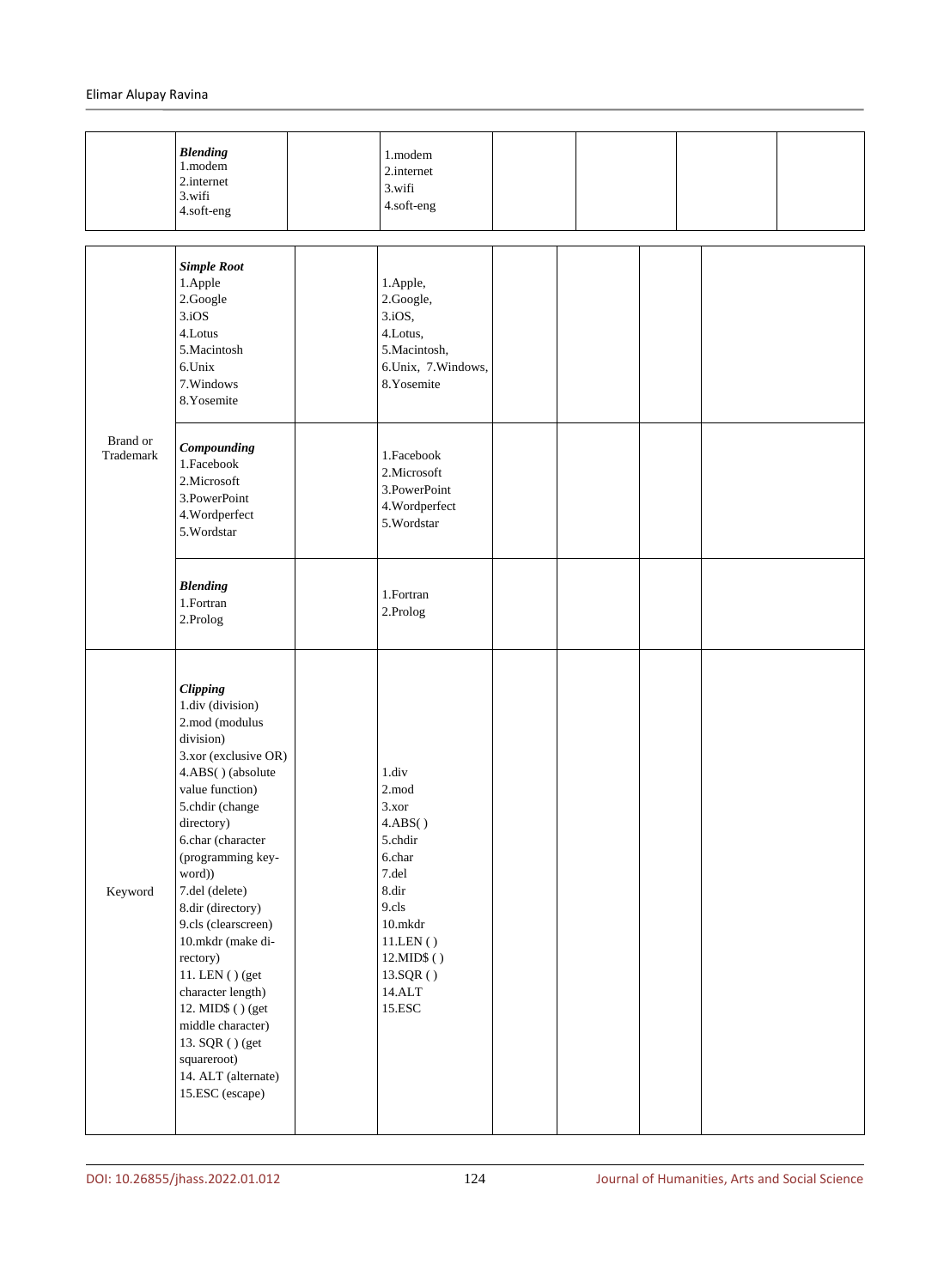| Lexical Type:         |                                                                                                                                                                                                                                                                                                                        | <b>Translation Techniques</b>             |                                                                                                                                                                                              |                             |                                                              |                        |                                                                |
|-----------------------|------------------------------------------------------------------------------------------------------------------------------------------------------------------------------------------------------------------------------------------------------------------------------------------------------------------------|-------------------------------------------|----------------------------------------------------------------------------------------------------------------------------------------------------------------------------------------------|-----------------------------|--------------------------------------------------------------|------------------------|----------------------------------------------------------------|
| <b>Simple</b>         | <b>Back Translated</b>                                                                                                                                                                                                                                                                                                 | Purification/                             |                                                                                                                                                                                              | <b>Systematic Borrowing</b> |                                                              |                        |                                                                |
| Lexical Cate-<br>gory | Terms in Com-<br>puter Studies                                                                                                                                                                                                                                                                                         | Am-<br>bag-Dalisay                        | Direct                                                                                                                                                                                       | Nativization                |                                                              | Lexical<br>Convergence | Semantic<br>Translation                                        |
| <b>ADJECTIVE</b>      |                                                                                                                                                                                                                                                                                                                        |                                           | <b>Full Borrowing</b>                                                                                                                                                                        | Anglicism                   | Hispanism                                                    |                        |                                                                |
|                       | <b>Derivation</b><br>1.nested<br>2.automatic<br>3.cryptic<br>4.installable<br>5.portable<br>6.global<br>7.hexadecimal<br>8.nonvolatile<br>9.mono-chromatic<br>10.multi-processor<br>11.automated<br>12.authorized<br>13.systematic<br>14.effective<br>15.reliable<br>16.retrievable,<br>17.electronic,<br>18.recursive | 1.maaasahan<br>2.nababawi                 | 1.nested<br>2.automatic<br>3.cryptic<br>4.installable<br>5.portable<br>6.global<br>7.hexadecimal<br>8.nonvolatile<br>9.mono-chromatic<br>10.multi-processor<br>17.electronic<br>18.recursive | 1.awtomeyted                | 1.awtorisado<br>2.sistematiko<br>3.epektibo<br>4.elektroniko |                        |                                                                |
| Adjective             | <b>Simple Root Word</b><br>1.binary<br>2.boolean<br>3.chracter<br>4.decimal<br>5.integer<br>6.octal<br>7.real<br>8.string<br>9.compatible<br>10.volatile<br>11.efficient<br>12.false<br>13.true<br>14.batch<br>15.local                                                                                                | 1.mahusay<br>2.mali<br>3.tama<br>4.tumpok | 1.binary<br>2.boolean<br>3.chracter<br>4.decimal 5.integer<br>6.octal<br>7.real<br>8.string<br>9.compatible<br>10.volatile<br>14.batch                                                       |                             |                                                              |                        | 1.di-global                                                    |
|                       | Compounding<br>1.floating-point<br>2.touchscreen<br>3.user-friendly<br>4. realtime<br>5. timesharing                                                                                                                                                                                                                   |                                           | 1.floating-point<br>2.touchscreen,<br>3.user-friendly<br>4. realtime<br>5.timesharing                                                                                                        |                             |                                                              |                        | 1.walang<br>takdang pag-<br>gamit<br>2.salo-salong<br>paggamit |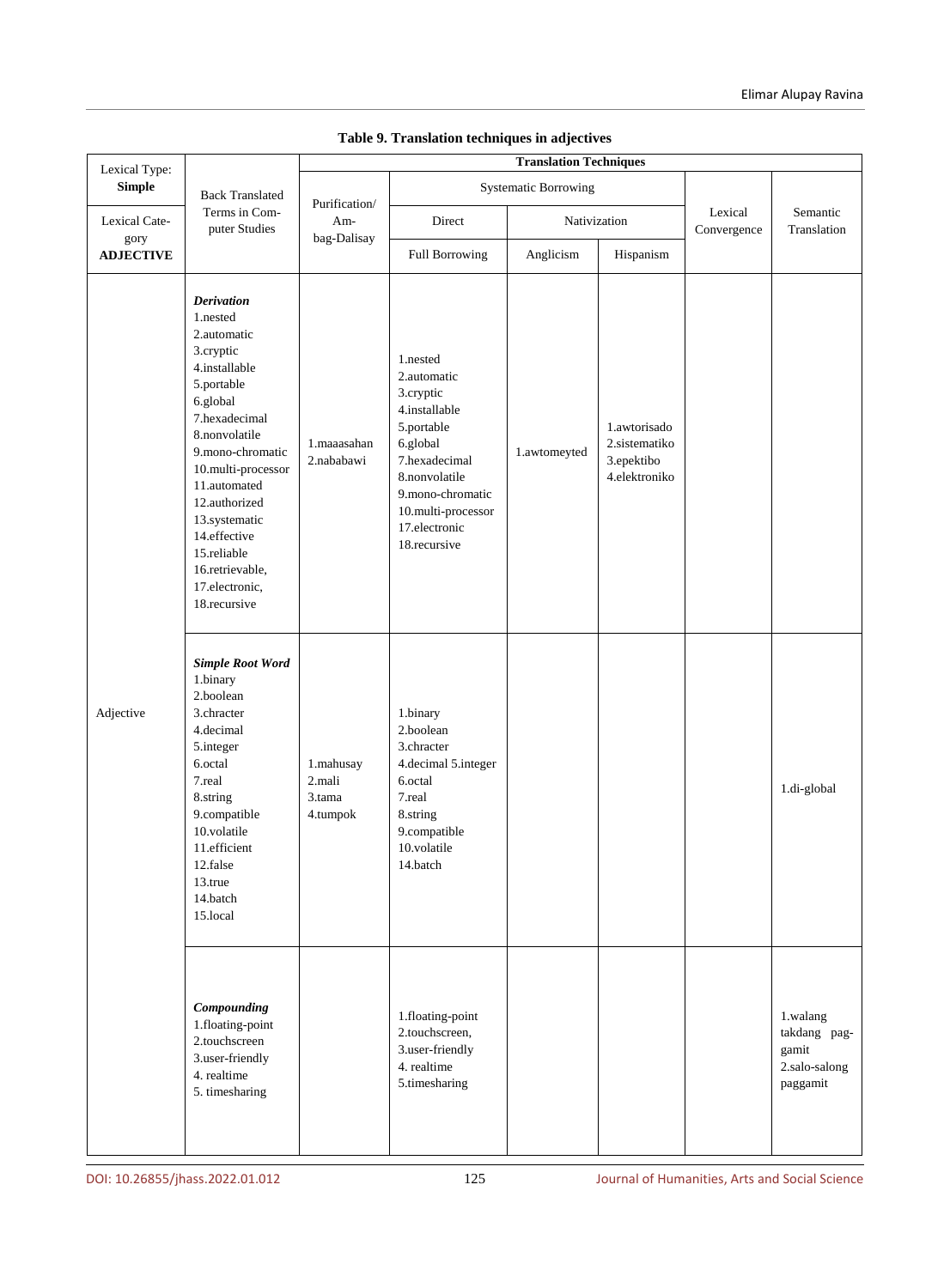| Lexical Type:<br><b>Simple</b> | <b>Back Translated</b><br>Terms in Computer<br><b>Studies</b>                                                                                                                                                                                                                           | <b>Translation Techniques</b>                                                                                                                                              |                             |              |              |                                                                                                                                                                                                          |                  |
|--------------------------------|-----------------------------------------------------------------------------------------------------------------------------------------------------------------------------------------------------------------------------------------------------------------------------------------|----------------------------------------------------------------------------------------------------------------------------------------------------------------------------|-----------------------------|--------------|--------------|----------------------------------------------------------------------------------------------------------------------------------------------------------------------------------------------------------|------------------|
|                                |                                                                                                                                                                                                                                                                                         | Purifica-                                                                                                                                                                  | <b>Systematic Borrowing</b> |              |              |                                                                                                                                                                                                          | Semantic         |
| Lexical Cate-<br>gory          |                                                                                                                                                                                                                                                                                         | tion/Ambag-D<br>alisay                                                                                                                                                     | Direct                      | Nativisation |              | Lexical Conver-<br>gence                                                                                                                                                                                 | Transla-<br>tion |
| <b>VERB</b>                    |                                                                                                                                                                                                                                                                                         |                                                                                                                                                                            | <b>Full Borrowing</b>       | Anglicism    | Hispanism    |                                                                                                                                                                                                          |                  |
| Verbs                          | <b>Derivation</b><br>1.customize<br>2.initaialize<br>3.debug<br>4.decode<br>5.unload<br>6.reactivate<br>7.programming                                                                                                                                                                   |                                                                                                                                                                            | 1.programming               |              |              | 1.i-customize<br>2.i-initialize<br>$3.i$ -debug<br>4.i-decode<br>5.i-unload<br>6.i-reactivate<br>7.nagpo-program                                                                                         |                  |
|                                | <b>Simple Root Word</b><br>1.add<br>2.boot<br>3.compare<br>4.merge<br>5.delete<br>6.document<br>7.edit<br>8.evaluate<br>9.execute<br>10.load<br>11.retrieve<br>12.copy<br>13.print<br>14.scan<br>15.install<br>16.compile<br>17. save<br>18.show<br>19.store<br>20.declare<br>21.search | 1.magdagdag<br>2.mapag-sama<br>3.magbawas<br>4.bawiin<br>5.kopyahin<br>6.ilimbag<br>7.pagsama-hin<br>8.itago<br>9.magsiwalat<br>10.iniimbak<br>11.magtug-ma<br>12.maghanap | $1$ .copy<br>2.scan         |              | 1.idineklara | 1.mag-boot<br>2.ikokompara<br>3.i-dokumento<br>4.ma-edit<br>5.ma-evaluate<br>6.mag-execute<br>7.mag-load<br>8.i-print, mag-print,<br>mag-imprenta<br>9.i-instal1<br>10.i-compile<br>11. mag-save, i-save |                  |
|                                | Compounding<br>1.download<br>2.overwrite<br>3.update<br>4.input<br>5.upload                                                                                                                                                                                                             |                                                                                                                                                                            | 1.input                     |              |              | 1.mag-download<br>2.i-overwrite<br>3.mag-update<br>4.mag-input<br>5.i-upload,<br>mag-upload                                                                                                              |                  |

**Table 10. Translation techniques in verbs**

Complex terms that are in the forms of acronyms or non-acronyms were not analyzed based on the individual word components, because each component word can go through similar analysis as the simple terms, but according to all their component words and the grammatical construction of the complex terms. Both forms underwent either borrowing by owning or by borrowing by adoption. Borrowing by owning is similar to the full borrowing in translating simple terms. In here, all the component words as well as the grammatical construction of term are retained. Examples are *read only memory* or ROM (acronym), and *procedure declaration* (non-acronym). Borrowing by adoption is a process where one or more of the component words were translated using the simple term translation techniques, and/or they have been retained but underwent grammatical shift. Full adoption retains the grammatical structure, while partial adoption does not. Examples of full adoption are *systems analysis and design* (SAD) which can be translated as *system analisis at desayn* (acronym), and *algorithmic design* translated as *disenyong algoritmiko* (non-acronym).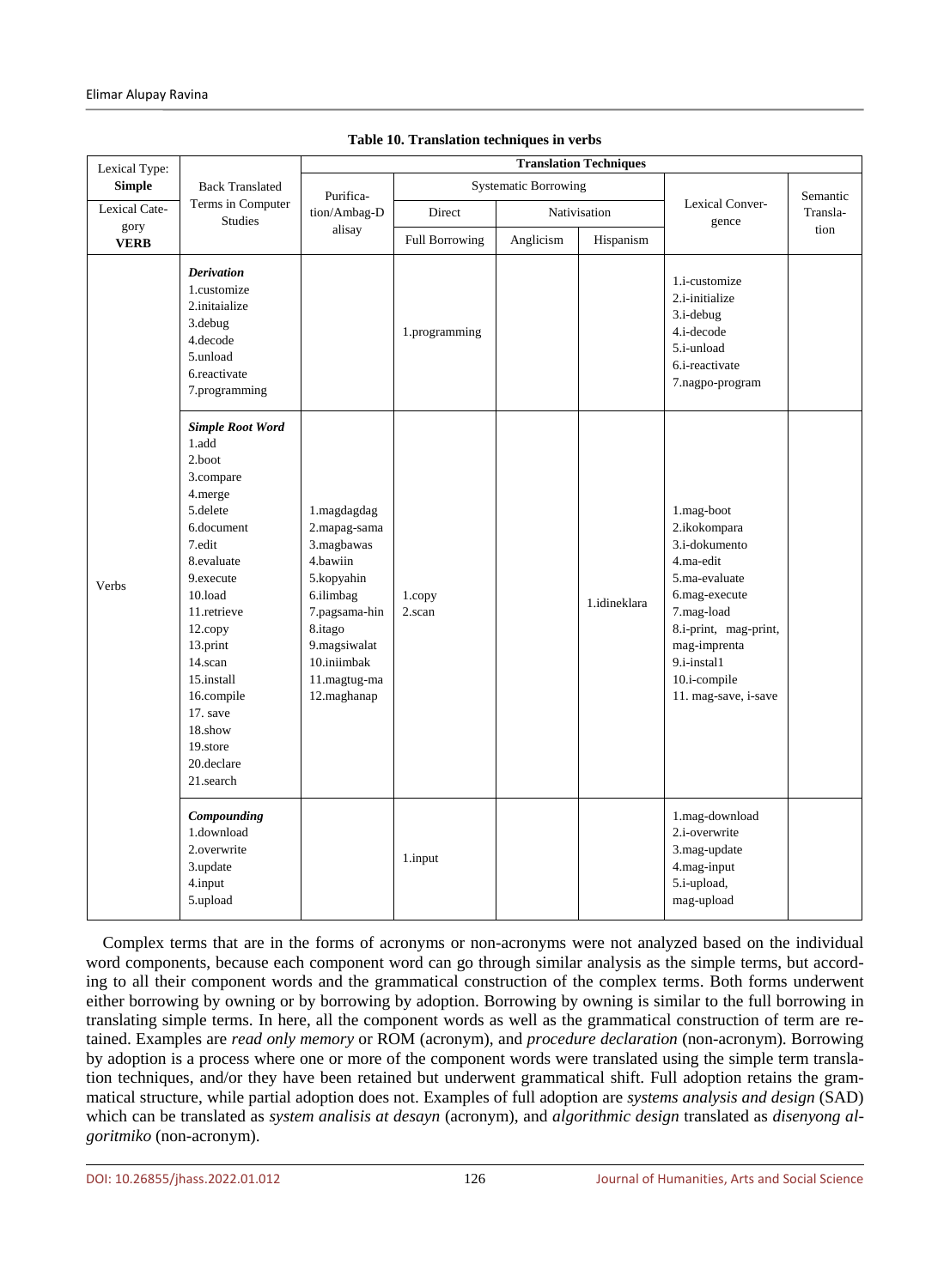Both acronyms and non-acronyms were translated by borrowing by owning. This may be attributed to the easy process, and this is essentially practical and efficient especially for acronyms, because it is good to retain the acronym form of the term to maintain its recall power. This is in contrast with non-acronyms as they can be better translated by borrowing by adoption. However efficient it is to retain the acronym of the terms, there were several complex terms which acronyms were not retained in their translation. Some examples of this case include *local area network* or LAN (*network ng lokal na lugar*), *human-computer interaction* or HCI (*ugnayang tao-kompyuter*), and *data flow diagram* or DFD (*daloy ng datos na naka-diagram*). In the case of non-acronyms, the most evident translation technique for terms translated by borrowing by adoption is the partial adoption or the process that shifts grammatical construction.

## **5. Conclusion and Recommendation**

The study found out that the translation from English of computer studies terms used in Filipino discourses did not reveal a pattern based on the lexical characteristics of the terms. This implies that translators, writers, and users of Filipino language in the field of computer studies have no consistencies among each other on the principles they followed in translating these terms. Thus, it can be said that there is no existing standard method of translation as revealed by the data being studied. However, using the lexical analysis conducted in this study, it is foreseen that a lexical, structure-based translation principles and model can be developed so that consistency or standards can be established in translating computer studies terms. Having term translation standardized in computer studies, this study may be significant in improving bilingual discourses and materials development in Philippine education that are perceived to be helpful in teaching and learning.

This study can be further explored considering the following recommendations:

- 1) Refine the lexical analysis and derive translation principles that can be applied in computer studies. The data can be used to determine commonalities among terms that will be basis for deciding what term translation is most suited.
- 2) When principles are already in place, an algorithm can be formulated that can be used in improving machine translation.
- 3) The analysis can be replicated in different fields that will help establish principles in technical translation.

## **References**

- *Airbus defense and space leader in radar technology in Germany.* (2015). Retrieved May 15, 2016, from http://airbusdefenseandspace.com.
- Almario, V. S. (1997). *Tradition and Filipino language*. Quezon City, Philippines: UP, Center for Filipino Language.
- Alviar, S. M. and Roxas, R. (2000). *Introduction to computer science*. Quezon City, Philippines: UP, Center for Filipino Language.
- Batnag, A. E., Petras, J., and Antonio, L. F. (2009). *Textbook in translation*. Quezon City, Philippines: C & E Publishing, Inc.
- Benson, C. (2004). *The importance of mother tongue-based schooling for educational quality*. United Nations Educational and Scientific and Cultural Organization. Retrieved April 15, 2020, from http://www.un.org.
- Bryman, A. (2010). *triangulation and measurement*. Retrieved April 15, 2020, from http://google.com.
- David, A. (2015). *3 reasons why South Korea will always be the world leader in mobile technology*. Retrieved April 30, 2020, from http://www.thestreet.com.
- De Castro, I. P. (2008). Bilingual dictionary of computer terms: A need for the intellectualization of Filipino language. *Unitas Journal*, 81(1), 167-180.
- Del Rosario, G. (1969). *Maugnayin science wordlist (English-Pilipino).* Malabon: Gregorio Araneta University Foundation.
- Ferguson, G. (2006). *Language planning and education*. United Kingdom: Edinburgh. University Press Ltd.

Fortunato, T. F. (2003). The Filipino language in the bilingual education policy. *SangFil Sourcebook*, 1, 78-83.

Gonzalez, A. B. (2005). Language planning and intellectualization. *SangFil Sourcebook*, 2, 232-243.